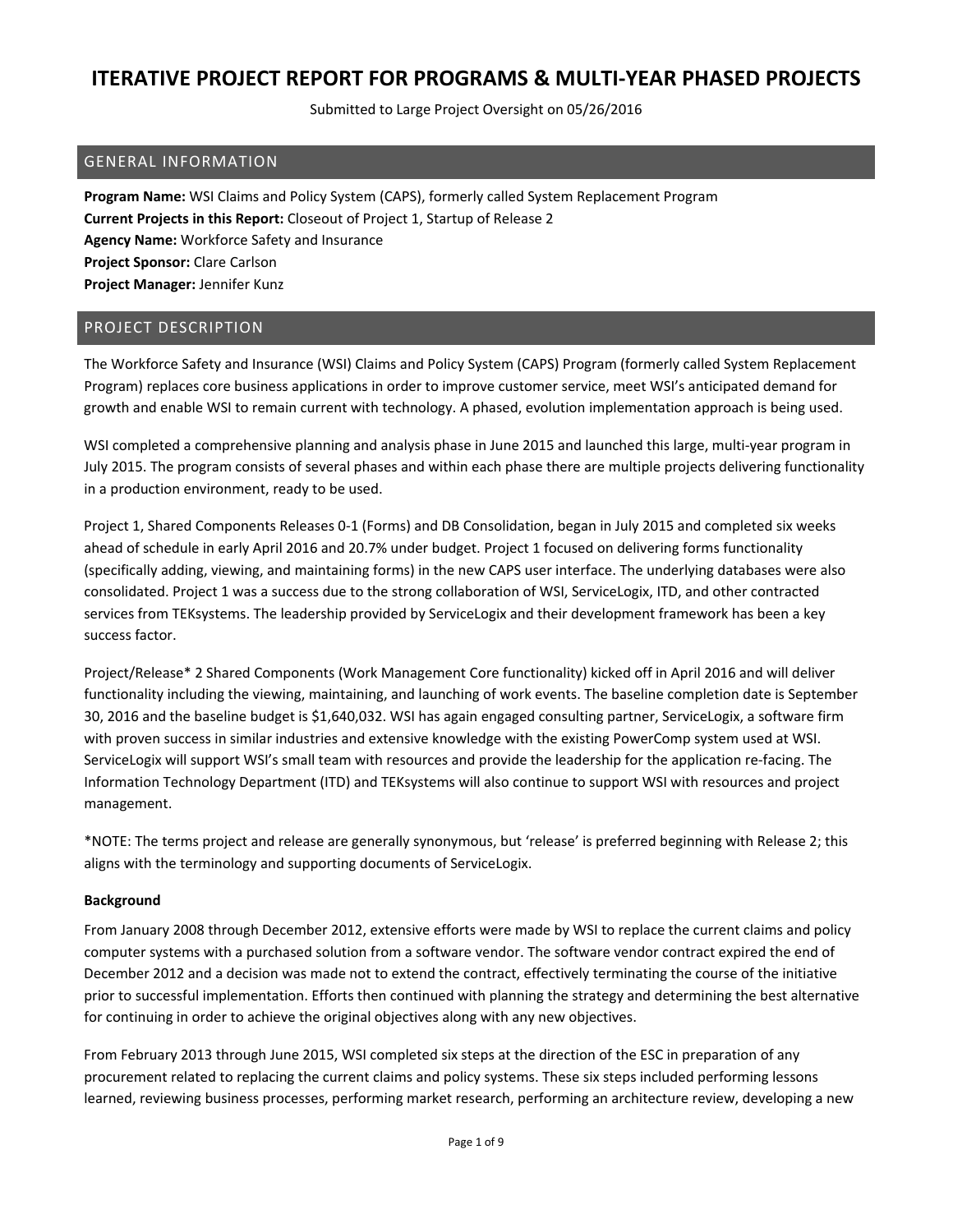Submitted to Large Project Oversight on 05/26/2016

charter, and reviewing requirements. WSI also retained the services of Major Oak Consulting as an independent third party to perform an objective evaluation of various options to replace WSI's core business systems. The ESC approved moving forward with Major Oak's recommendation to implement the "Evolutionary Approach" for WSI's core system replacement/upgrade which minimizes risks and costs.

Also during this time frame from January through June 2015, a core planning team worked with WSI and ITD staff (with support from the ESC, Governing Committee, and various WSI/ITD/OMB staff) to complete a comprehensive Planning and Analysis Phase which included a Database Consolidation Analysis and Design, a Detailed Evolution Roadmap, a Program Plan and Schedule, and Procurements for the next phase.

## BUSINESS NEEDS AND PROBLEMS

The specific primary business needs to be met (with measurements detailed in the next section) through the program are as follows:

- Provide current industry web-based technology for core business systems supporting Injury Services and Employer Services and replace existing client‐server based systems
- Provide a system with enhanced reporting and accessibility to information

As described in the project charter, this program also aligns exceptionally well with WSI's organizational purpose and mission.

## PROJECT FORMAT

**Program Start Date:** 7/1/2015

**Budget Allocation at Time of Initial Start Date:** \$5,760,000 for the 2015‐2017 biennium

**How Many Phases Expected at Time of Initial Start Date:** At this time, we expect four phases and 20 projects

**Phased Approach Description:** This program consists of four phases and within each phase there are multiple projects delivering functionality in a production environment, ready to be used. Over the course of each project, the application user interface will be re‐faced into a new user interface and the data and programming logic retained, a key success factor. The first project also included the consolidation of the underlying databases. This "Evolutionary Approach" minimizes risk and costs and will replace WSI's core systems incrementally *into production* with *usable functionality* approximately every 6‐10 months.

**Estimated End Date for All Phases Known at Time of Initial Start Date:** The last phase is expected to end in 2023.

### PROJECT ROAD MAP

The project road map shows the high level plan or vision for the program/projects/phases. It is intended to offer a picture of the lifespan of all the effort that is expected to be required to achieve the business objectives.

| <b>Project or</b>  | Title                        | <b>Scope Statement</b> | <b>Estimated Duration</b> | <b>Estimated</b> |
|--------------------|------------------------------|------------------------|---------------------------|------------------|
| <b>Phase</b>       |                              |                        | (months)                  | <b>Budget</b>    |
| <b>PHASE 1</b>     | <b>Planning and Analysis</b> | <b>COMPLETE</b>        | Completed 6/30/15         | N/A              |
| <b>PHASE 2 (IN</b> | <b>DB Consolidation and</b>  |                        |                           |                  |
| <b>PROGRESS)</b>   | <b>Shared Components</b>     |                        |                           |                  |
|                    | <b>Refacing</b>              |                        |                           |                  |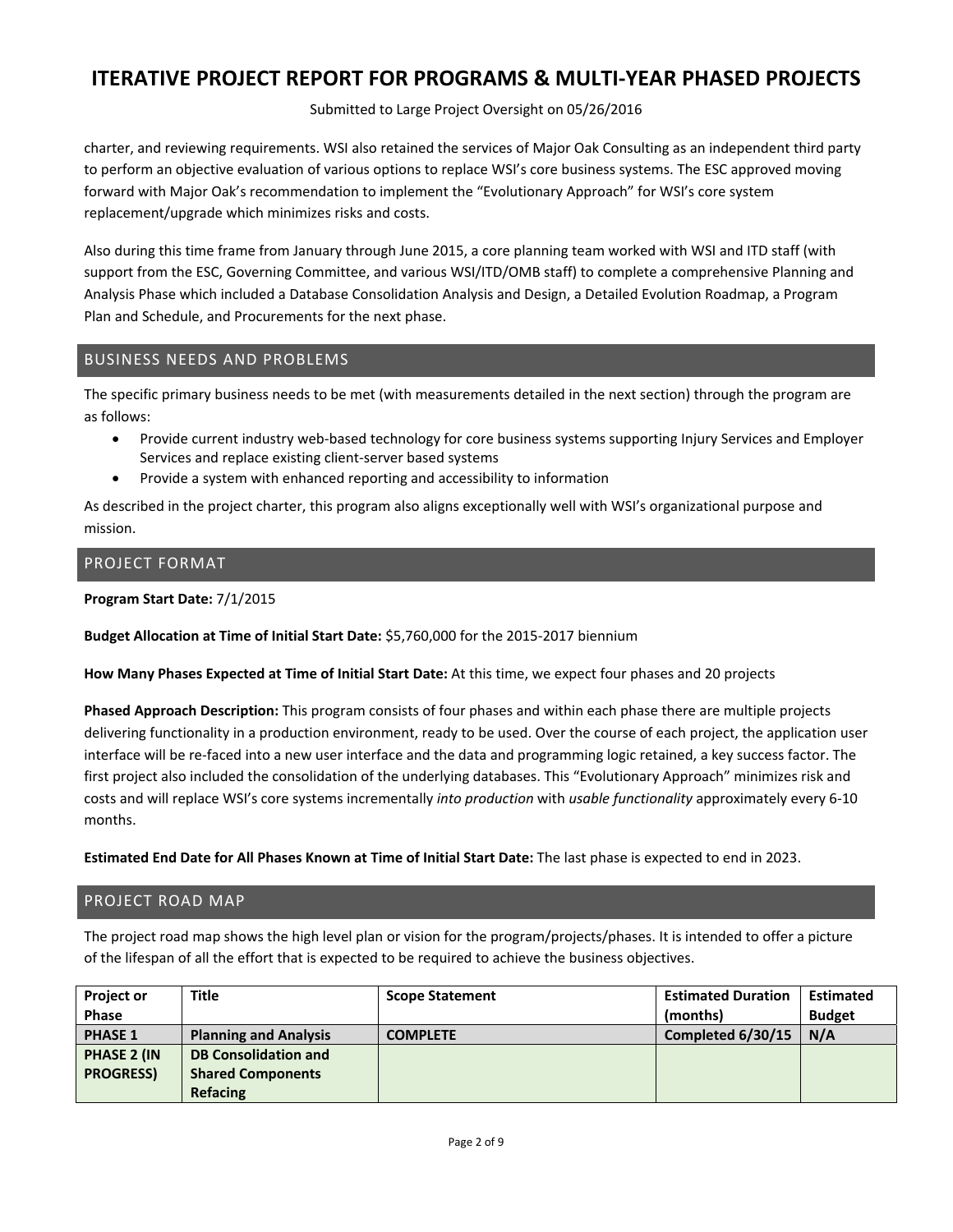| <b>Project or</b>  | <b>Title</b>                     | <b>Scope Statement</b>                      | <b>Estimated Duration</b> | <b>Estimated</b>    |
|--------------------|----------------------------------|---------------------------------------------|---------------------------|---------------------|
| <b>Phase</b>       |                                  |                                             | (months)                  | <b>Budget</b>       |
| Project 1          | <b>Shared Components</b>         | <b>COMPLETE: Delivered the refaced Work</b> | 10 months $-$             | \$1,793,317         |
|                    | Releases 0-1 (Forms) and         | Management Forms functionality into         | Completed 4/8/16          | (See next           |
|                    | <b>DB Consolidation</b>          | production                                  | (See next section         | section for         |
|                    |                                  | Consolidated the PICS and CMS               | for Actual Duration)      | <b>Actual Cost)</b> |
|                    |                                  | databases into one                          |                           |                     |
| Release 2          | Work Management Part 1           | IN PROGRESS: Deliver the refaced Work       | 6 months                  | \$1,640,000         |
|                    | (Core)                           | Management Core functionality into          |                           |                     |
|                    |                                  | production                                  |                           |                     |
|                    |                                  |                                             | 6 months                  |                     |
| Release 3          | Work Management Part 2           | Deliver the refaced Work Management         |                           | \$1,400,000         |
|                    | (Reassignment & Tools)           | Reassignment and Tools functionality        |                           |                     |
|                    |                                  | into production                             |                           |                     |
| <b>PHASE 3 NOT</b> | <b>Policy (PICS) Application</b> |                                             | 2.5 years,                | \$10,000,000        |
| <b>STARTED)</b>    | <b>Refacing</b>                  |                                             | 6 Projects/               |                     |
|                    |                                  |                                             | <b>Releases</b>           |                     |
| Release 4          | Registration                     | Deliver the refaced PICS Registration       |                           |                     |
|                    |                                  | functionality into production               |                           |                     |
| Release 5          | Policy Maintenance Part 1        | Deliver the refaced PICS Policy             |                           |                     |
|                    |                                  | Maintenance Part 1 functionality into       |                           |                     |
|                    |                                  | production                                  |                           |                     |
| Release 6          | Policy Maintenance Part 2        | Deliver the refaced PICS Policy             |                           |                     |
|                    |                                  | Maintenance Part 2 functionality into       |                           |                     |
|                    |                                  | production                                  |                           |                     |
| Release 7          | <b>Policy Maintenance Part 3</b> | Deliver the refaced PICS Policy             |                           |                     |
|                    |                                  | Maintenance Part 3 functionality into       |                           |                     |
|                    |                                  | production                                  |                           |                     |
| Release 8          | <b>Payroll Reporting</b>         | Deliver the refaced PICS Payroll            |                           |                     |
|                    |                                  | Reporting functionality into production     |                           |                     |
| Release 9          | <b>Activities Inquiry</b>        | Deliver the refaced PICS Activities Inquiry |                           |                     |
|                    | (Dashboards)                     | (Dashboards) functionality into             |                           |                     |
|                    |                                  | production                                  |                           |                     |
| <b>PHASE 4</b>     | <b>Claims (CMS) Application</b>  |                                             | 3.5 years, 11             | \$15,000,000        |
|                    | <b>Refacing</b>                  |                                             | <b>Projects/Releases</b>  |                     |
| Release 10         | Claim Registration               | Deliver the refaced CMS Claim               |                           |                     |
|                    |                                  | Registration functionality into             |                           |                     |
|                    |                                  | production                                  |                           |                     |
| Release 11         | Claim Parties &                  | Deliver the refaced CMS Claim Parties       |                           |                     |
|                    | Maintenance Part 1               | and Maintenance Part 1 functionality        |                           |                     |
|                    |                                  | into production                             |                           |                     |
| Release 12         | Claim Parties &                  | Deliver the refaced CMS Claim Parties       |                           |                     |
|                    | Maintenance Part 2               | and Maintenance Part 2 functionality        |                           |                     |
|                    |                                  | into production                             |                           |                     |
| Release 13         | Wages and Reserves               | Deliver the refaced CMS Wages and           |                           |                     |
|                    |                                  | Reserves functionality into production      |                           |                     |
| Release 14         | Payments Part 1                  | Deliver the refaced CMS Payments Part 1     |                           |                     |
|                    |                                  | functionality into production               |                           |                     |
| Release 15         | Payments Part 2                  | Deliver the refaced CMS Payments Part 2     |                           |                     |
|                    |                                  | functionality into production               |                           |                     |
| Release 16         | <b>Medical Part 1</b>            | Deliver the refaced CMS Medical Part 1      |                           |                     |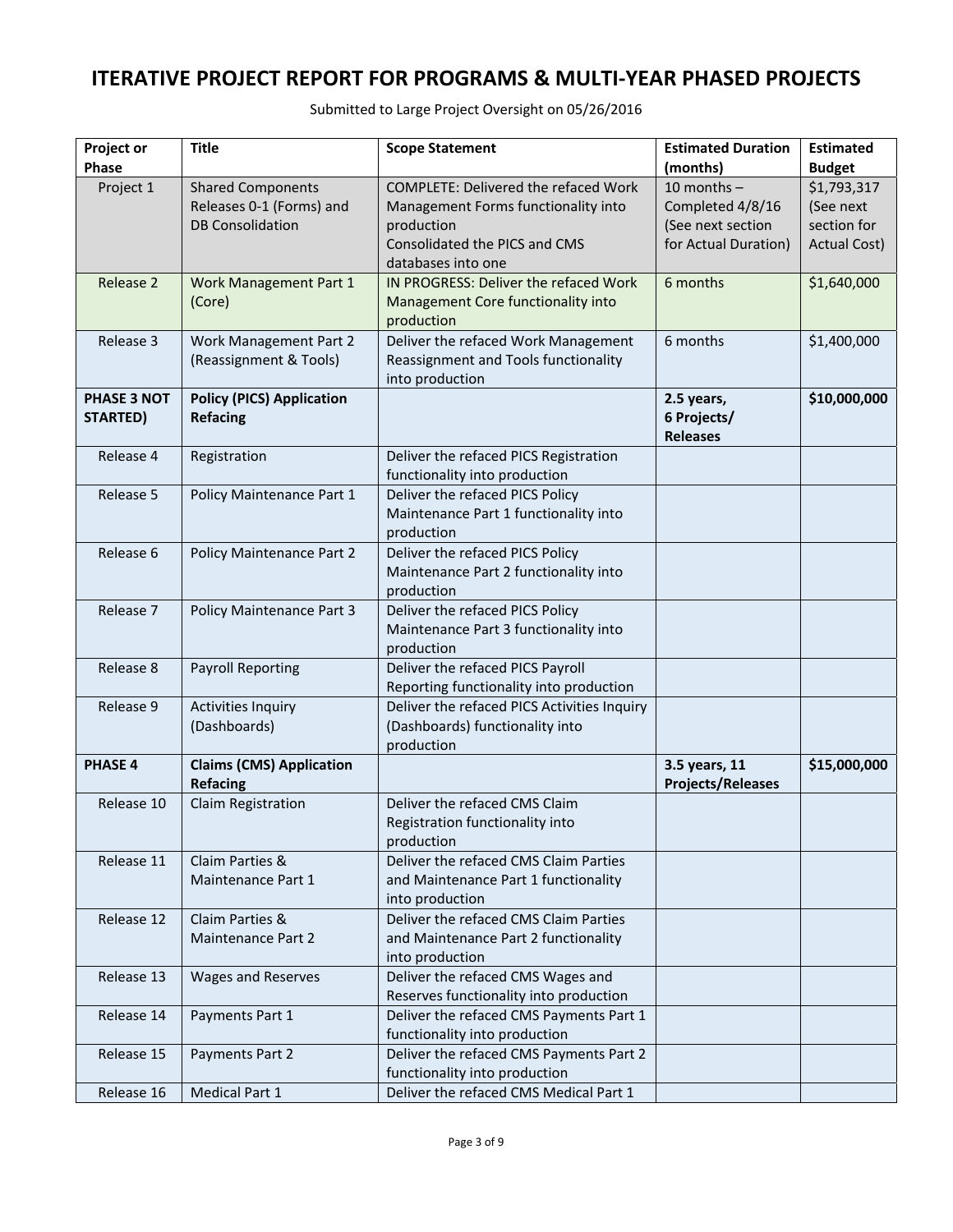Submitted to Large Project Oversight on 05/26/2016

| <b>Project or</b><br><b>Phase</b> | <b>Title</b>                                  | <b>Scope Statement</b>                                                                   | <b>Estimated Duration</b><br>(months) | <b>Estimated</b><br><b>Budget</b> |
|-----------------------------------|-----------------------------------------------|------------------------------------------------------------------------------------------|---------------------------------------|-----------------------------------|
|                                   |                                               | functionality into production                                                            |                                       |                                   |
| Release 17                        | <b>Medical Part 2</b>                         | Deliver the refaced CMS Medical Part 2<br>functionality into production                  |                                       |                                   |
| Release 18                        | Field/Fraud/Claim Inquiry                     | Deliver the refaced CMS<br>Field/Fraud/Claim Inquiry functionality<br>into production    |                                       |                                   |
| Release 19                        | Legal/Rehab                                   | Deliver the refaced CMS Legal/Rehab<br>functionality into production                     |                                       |                                   |
| Release 20                        | Claims Tools/Administration                   | Deliver the refaced CMS Claims Tools/<br>Administration functionality into<br>production |                                       |                                   |
| <b>PHASE 5</b>                    | <b>Transition, Program</b><br><b>Closeout</b> |                                                                                          | 5 months                              | \$45,000                          |

#### **Notes:**

## PROJECT BASELINES

The baselines below are entered for only those projects or phases that have been planned. At the completion of a project or phase a new planning effort will occur to baseline the next project/phase and any known actual finish dates and costs for completed projects/phases will be recorded. The startup report will be submitted again with the new information.

| Project   | <b>Baseline Start</b> | <b>Baseline End</b> | <b>Baseline</b> | <b>Actual Finish</b> | <b>Schedule</b> | <b>Actual Cost</b> | Cost           |
|-----------|-----------------------|---------------------|-----------------|----------------------|-----------------|--------------------|----------------|
| or Phase  | Date                  | Date                | <b>Budget</b>   | Date                 | <b>Variance</b> |                    | Variance       |
| Project 1 | 7/1/2015              | 5/19/2016           | \$1,630,288     | 4/08/2016            | 3.8%<br>ahead   | \$1,292,069        | 20.7%<br>under |
| Release 2 | 4/11/2016             | 9/30/2016           | \$1,640,320     |                      |                 |                    |                |
| Release 3 |                       |                     |                 |                      |                 |                    |                |

#### **Notes:**

## OBJECTIVES

**Note:** \*The objectives for the WSI CAPS program were defined in the project charter at the program level; this means each project will meet a portion of the measurements, but full benefit measurements will not be available until the evolution of each of the systems is complete (i.e. the end of each phase and/or the program).

| <b>Project or</b> | <b>Business Objective</b> | <b>Measurement Description</b> | Met/           | <b>Measurement</b> |
|-------------------|---------------------------|--------------------------------|----------------|--------------------|
| <b>Phase</b>      |                           |                                | <b>Not Met</b> | <b>Outcome</b>     |
|                   | <b>Business Need 1:</b>   |                                |                |                    |
|                   | Provide current           |                                |                |                    |
|                   | industry web-based        |                                |                |                    |
|                   | technology for core       |                                |                |                    |
|                   | business systems          |                                |                |                    |
|                   | supporting Injury         |                                |                |                    |
|                   | Services and Employer     |                                |                |                    |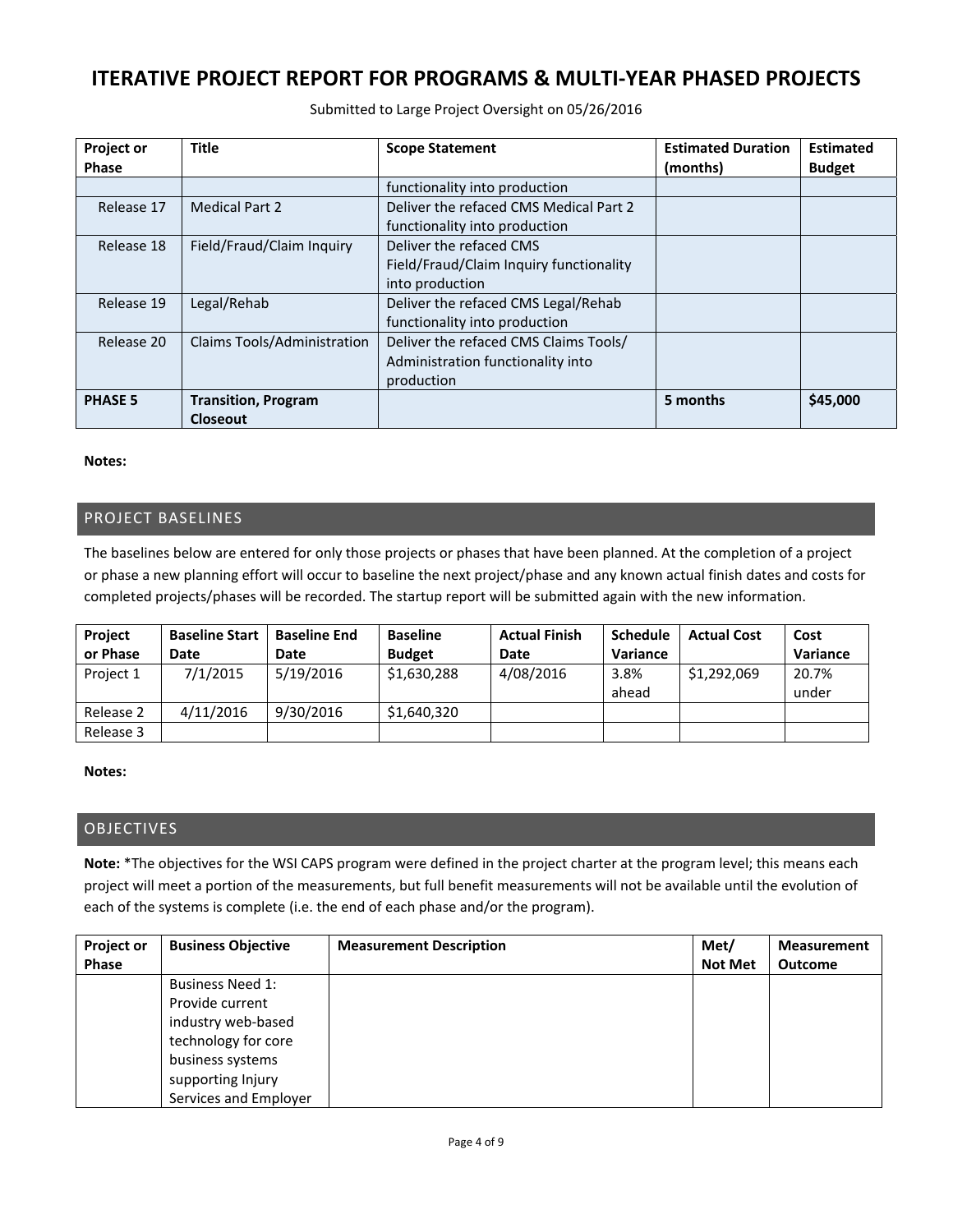| Met/<br>Project or<br><b>Business Objective</b><br><b>Measurement Description</b>                                    | <b>Measurement</b> |
|----------------------------------------------------------------------------------------------------------------------|--------------------|
| <b>Phase</b><br><b>Not Met</b>                                                                                       | <b>Outcome</b>     |
| Services and replace<br>existing client server                                                                       |                    |
| based systems.                                                                                                       |                    |
| Objective 1.1:<br>Phase 3<br>Measurement 1.1.1: Upon completion of the "Policy                                       |                    |
| Rel 6<br>Maintain or improve<br>Evolution" (including Billing and Workflow)                                          |                    |
| implementation, there will be no measureable loss of<br>upon existing                                                |                    |
| 2020<br>business<br>policy process efficiencies as measured by operating                                             |                    |
| functionality/capabili<br>reports. The most recent operating report prior to the                                     |                    |
| ties (i.e. at a<br>start of the Policy Evolution will be used as the                                                 |                    |
| benchmark and will be compared to the first available<br>minimum, no loss of                                         |                    |
| operating report following the completion of the<br>current process                                                  |                    |
| efficiencies and<br>Policy Evolution.                                                                                |                    |
| automation)                                                                                                          |                    |
| Phase 3<br>Measurement 1.1.2: Upon completion of the "Policy                                                         |                    |
| Rel 6<br>Evolution" (including Billing and Workflow)                                                                 |                    |
| implementation, all new policy related process                                                                       |                    |
| 2020<br>changes, enhancements, and efficiencies identified by                                                        |                    |
| the WSI continuous improvement team for inclusion in                                                                 |                    |
| the Policy Evolution are fully deployed and functioning                                                              |                    |
| according to documented requirements.                                                                                |                    |
| Phase 4<br>Measurement 1.1.3: Upon completion of the "Claims                                                         |                    |
| Rel 11<br>Evolution" (including Bill Review and Workflow)                                                            |                    |
| implementation, there will be no measureable loss of                                                                 |                    |
| 2023<br>claims process efficiencies as measured by operating                                                         |                    |
| reports. The most recent operating report prior to the<br>start of the Claims Evolution will be used as the          |                    |
| benchmark and will be compared to the first available                                                                |                    |
| operating report following the completion of the                                                                     |                    |
| Claims Evolution.                                                                                                    |                    |
| Phase 4<br>Measurement 1.1.4: Upon completion of the "Claims                                                         |                    |
| Rel 11<br>Evolution" (including Bill Review and Workflow)                                                            |                    |
| implementation, all new claims related process                                                                       |                    |
| changes, enhancements, and efficiencies identified by<br>2023                                                        |                    |
| the WSI continuous improvement team for inclusion in                                                                 |                    |
| the Claims Evolution are fully deployed and                                                                          |                    |
| functioning according to documented requirements.                                                                    |                    |
| Phase 5<br>Measurement 1.2.1: Upon completion of the "Policy<br>Objective 1.2:                                       |                    |
| Enhance customer<br>Evolution" (including Billing and Workflow)                                                      |                    |
| 2023<br>and staff accessibility<br>implementation, WSI staff (with the appropriate                                   |                    |
| to policy and claims<br>security) will have access to the Policy system from                                         |                    |
| related applications<br>anywhere there is an internet connection.                                                    |                    |
| and corresponding                                                                                                    |                    |
| data/information                                                                                                     |                    |
| Phase 3<br>Measurement 1.2.2: Within six months following the                                                        |                    |
| $Rel 6 + 6$<br>completion of the "Policy Evolution" (including Billing                                               |                    |
| and Workflow) implementation, employers will have<br>months<br>self-service access to premium and loss data specific |                    |
| to their account for purposes of managing their<br>2020                                                              |                    |
| policies and claim losses.                                                                                           |                    |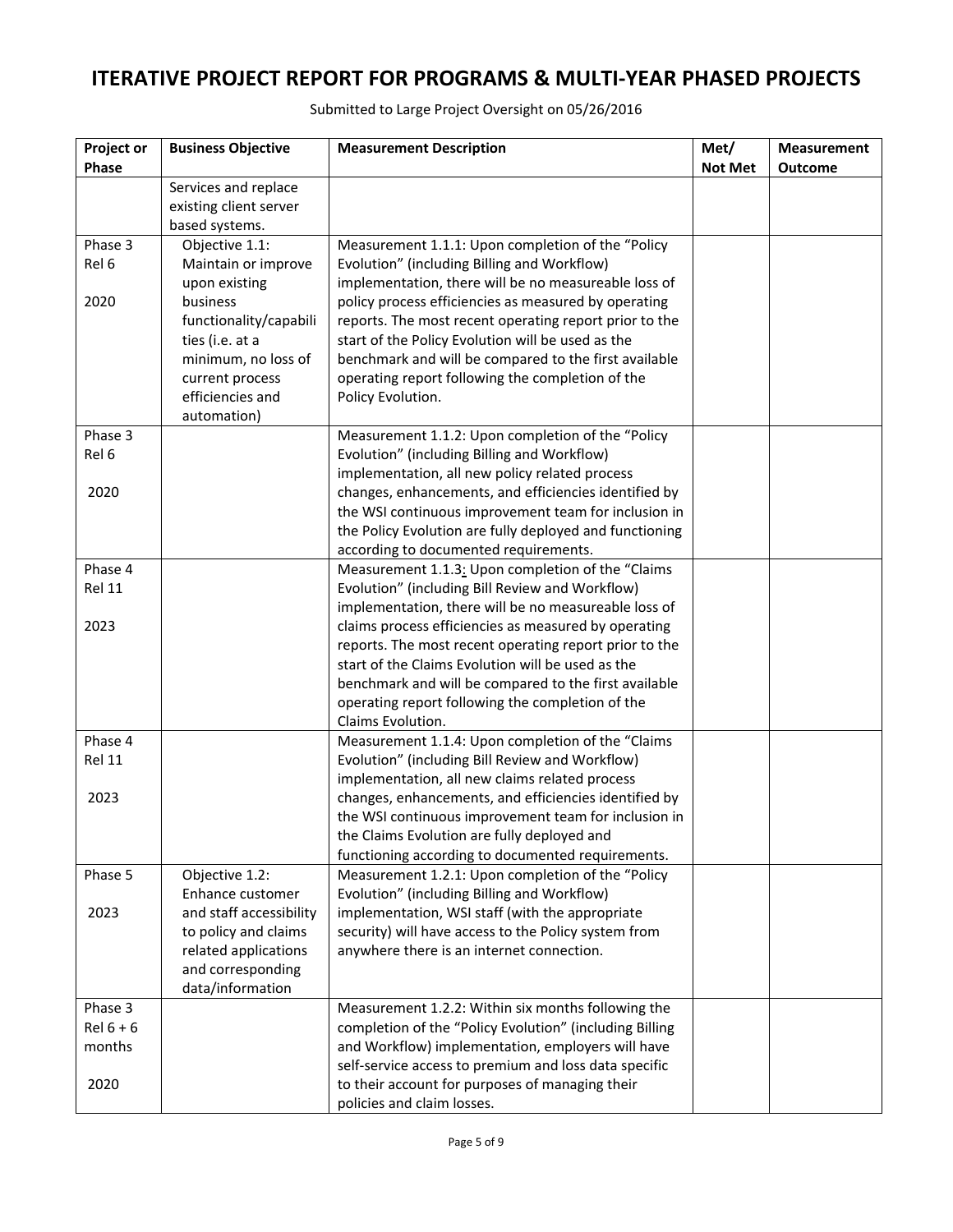| Project or  | <b>Business Objective</b>                   | <b>Measurement Description</b>                                                            | Met/           | <b>Measurement</b> |
|-------------|---------------------------------------------|-------------------------------------------------------------------------------------------|----------------|--------------------|
| Phase       |                                             |                                                                                           | <b>Not Met</b> | <b>Outcome</b>     |
| Phase 4     |                                             | Measurement 1.2.3: Upon completion of the "Claims                                         |                |                    |
| Rel 11      |                                             | Evolution" (including Bill Review and Workflow)                                           |                |                    |
|             |                                             | implementation, WSI staff (with the appropriate                                           |                |                    |
| 2023        |                                             | security) will have access to the Claims system from                                      |                |                    |
|             |                                             | anywhere there is an internet connection.                                                 |                |                    |
| Phase 4     |                                             | Measurement 1.2.4: Within six months following the                                        |                |                    |
| Rel 11 +6   |                                             | completion of the "Claims Evolution" (including Bill                                      |                |                    |
| months      |                                             | Review and Workflow) implementation, employers,                                           |                |                    |
|             |                                             | providers, and injured workers will have self-service                                     |                |                    |
| 2024        |                                             | access to claim related data specific to their                                            |                |                    |
|             |                                             | account/entity.                                                                           |                |                    |
| Phase 5     | Objective 1.3                               | Measurement 1.3.1 Upon completion of the Policy and                                       |                |                    |
|             | Improve policy and                          | Claims Evolution implementations there is a single                                        |                |                    |
| 2023        | claims system                               | user interface for accessing policy and claims                                            |                |                    |
|             | navigation and ease<br>of use for WSI staff | functionality.                                                                            |                |                    |
|             |                                             | Measurement 1.3.2: Upon completion of the Policy                                          |                |                    |
|             |                                             | and Claims Evolution implementations WSI staff will                                       |                |                    |
|             |                                             | be surveyed to determine the user interface ease of                                       |                |                    |
|             |                                             | use.                                                                                      |                |                    |
| Phase 3     | Objective 1.4                               | Measurement 1.4.1 Within six months following the                                         |                |                    |
| $Rel 6 + 6$ | Improve ability to                          | completion of the "Policy Evolution" (including Billing                                   |                |                    |
| months      | respond to customer                         | and Workflow) implementation, there will be a 20%                                         |                |                    |
|             | and staff requests                          | reduction in the turn-around time for completing                                          |                |                    |
| 2020        |                                             | policy related system change/enhancement requests.                                        |                |                    |
|             |                                             | Prior to the start of the Policy Evolution a benchmark                                    |                |                    |
|             |                                             | of the average turn-around time for completing policy                                     |                |                    |
|             |                                             | related system change/enhancement requests will be                                        |                |                    |
|             |                                             | established from ITSM and will be compared to the                                         |                |                    |
|             |                                             | average turn-around time for completing requests                                          |                |                    |
|             |                                             | after six months following the completion of the Policy                                   |                |                    |
|             |                                             | Evolution.                                                                                |                |                    |
| Phase 3     |                                             | Measurement 1.4.2: Within six months following the                                        |                |                    |
| $Rel 6 + 6$ |                                             | completion of the "Policy Evolution" (including Billing                                   |                |                    |
| months      |                                             | and Workflow) implementation, there will be a 10%                                         |                |                    |
|             |                                             | reduction in the amount of time spent by WSI policy                                       |                |                    |
| 2020        |                                             | staff in providing employers with reports and                                             |                |                    |
|             |                                             | information. Prior to the start of the Policy Evolution a                                 |                |                    |
|             |                                             | benchmark of the average amount of staff time per                                         |                |                    |
|             |                                             | month spent providing employers with reports and                                          |                |                    |
|             |                                             | information will be established and will be compared                                      |                |                    |
|             |                                             | to the average amount of time spent providing reports                                     |                |                    |
|             |                                             | and information after six months following the                                            |                |                    |
| Phase 4     |                                             | completion of the Policy Evolution.<br>Measurement 1.4.3: Within six months following the |                |                    |
| Rel 11 +6   |                                             | completion of the "Claims Evolution" (including Bill                                      |                |                    |
| months      |                                             | Review and Workflow) implementation, there will be a                                      |                |                    |
|             |                                             | 20% reduction in the turn-around time for completing                                      |                |                    |
| 2024        |                                             | claims related system change/enhancement requests.                                        |                |                    |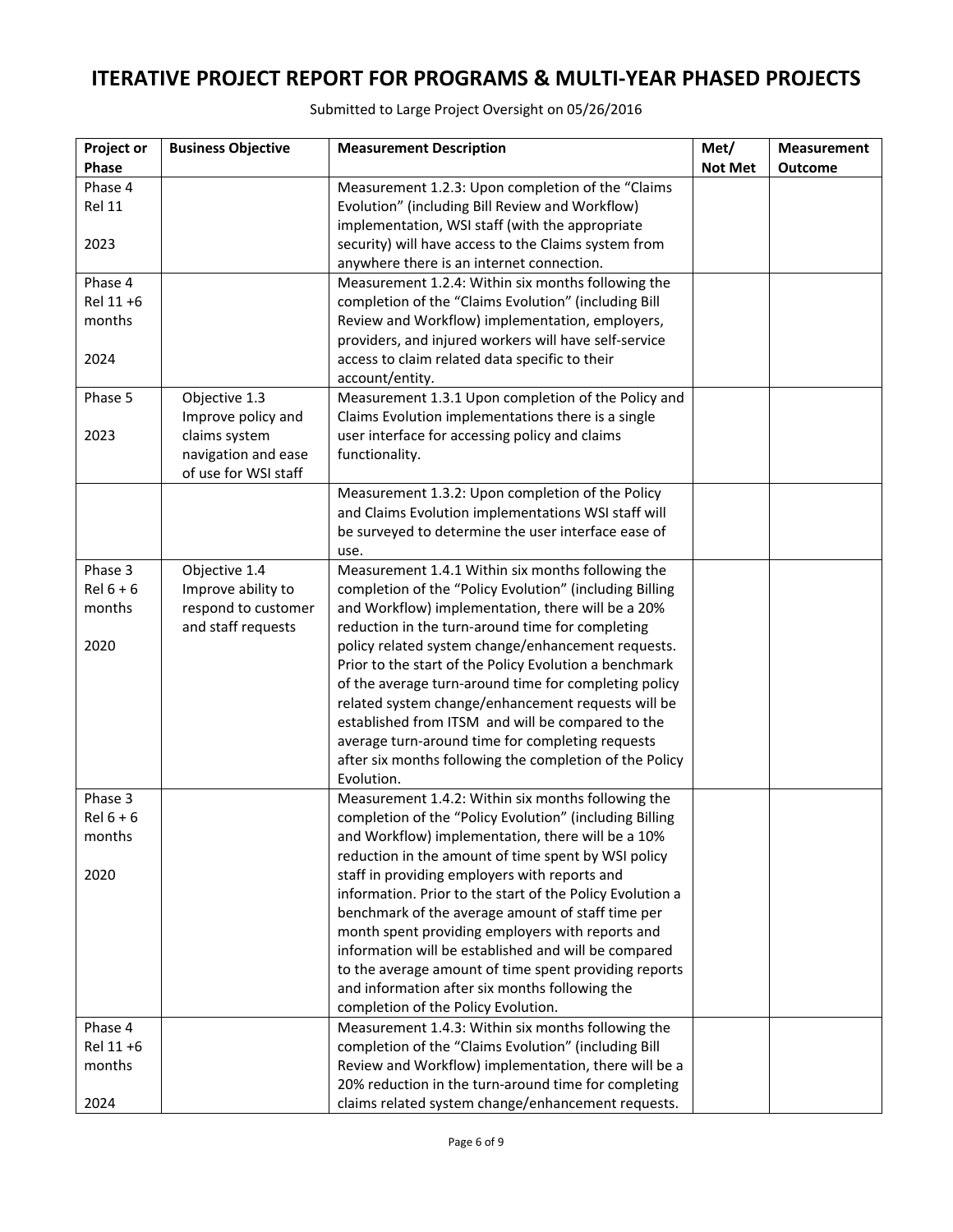| Project or | <b>Business Objective</b>         | <b>Measurement Description</b>                                                                              | Met/           | <b>Measurement</b> |
|------------|-----------------------------------|-------------------------------------------------------------------------------------------------------------|----------------|--------------------|
| Phase      |                                   |                                                                                                             | <b>Not Met</b> | Outcome            |
|            |                                   | Prior to the start of the Claims Evolution a benchmark                                                      |                |                    |
|            |                                   | of the average turn-around time for completing claims                                                       |                |                    |
|            |                                   | related system change/enhancement requests will be                                                          |                |                    |
|            |                                   | established from ITSM and will be compared to the                                                           |                |                    |
|            |                                   | average turn-around time for completing requests                                                            |                |                    |
|            |                                   | after six months following the completion of the                                                            |                |                    |
|            |                                   | Claims Evolution.                                                                                           |                |                    |
| Phase 4    |                                   | Measurement 1.4.4: Within six months following the                                                          |                |                    |
| Rel 11 +6  |                                   | completion of the "Claims Evolution" (including Bill                                                        |                |                    |
| months     |                                   | Review and Workflow) implementation, there will be a                                                        |                |                    |
|            |                                   | 10% reduction in the amount of time spent by WSI                                                            |                |                    |
| 2024       |                                   | Injury Services staff in providing employers, providers,                                                    |                |                    |
|            |                                   | and injured workers with reports and information.                                                           |                |                    |
|            |                                   | Prior to the start of the Claims Evolution a benchmark                                                      |                |                    |
|            |                                   | of the average amount of staff time per month spent                                                         |                |                    |
|            |                                   | providing employers, providers, and injured workers<br>with reports and information will be established and |                |                    |
|            |                                   | will be compared to the average amount of time spent                                                        |                |                    |
|            |                                   | providing reports and information after six months                                                          |                |                    |
|            |                                   | following the completion of the Claims Evolution.                                                           |                |                    |
|            | <b>Business Need 2:</b>           |                                                                                                             |                |                    |
|            | Provide a system with             |                                                                                                             |                |                    |
|            | enhanced reporting                |                                                                                                             |                |                    |
|            | and accessibility to              |                                                                                                             |                |                    |
|            | information                       |                                                                                                             |                |                    |
| Phase 5    | Objective 2.1                     | Measurement 2.1.1: Eliminate redundant data                                                                 |                |                    |
|            | Improve data                      | between claims and policy systems. During database                                                          |                |                    |
| 2023       | integrity of/between              | consolidation planning and design identify and                                                              |                |                    |
|            | core business                     | document the occurrences of redundant data                                                                  |                |                    |
|            | systems supporting                | between claims and policy systems. Upon completion                                                          |                |                    |
|            | Injury Services and               | of database consolidation verify that all occurrences of                                                    |                |                    |
|            | <b>Employer Services</b>          | data redundancy have been eliminated.                                                                       |                |                    |
| Phase 5    | Objective 2.2                     | Measurement 2.2.1: Access to all legacy data (i.e.                                                          |                |                    |
|            | Maintain access to all            | history data) is available throughout and following                                                         |                |                    |
| 2023       | legacy data                       | project completion without having to access multiple                                                        |                |                    |
|            | supporting Injury                 | systems.                                                                                                    |                |                    |
|            | Services and                      |                                                                                                             |                |                    |
|            | <b>Employer Services</b>          |                                                                                                             |                |                    |
| Phase 3    | Objective 2.3                     | Measurement 2.3.1: Upon completion of the "Policy<br>Evolution" (including Billing and Workflow)            |                |                    |
| Rel 6      | Improve reporting<br>and Business |                                                                                                             |                |                    |
| 2020       | Intelligence (BI)                 | implementation, an easy method of accessing Policy<br>summary and detail information from a single set of   |                |                    |
|            | capability                        | screens is available to WSI employees.                                                                      |                |                    |
| Phase 4    |                                   | Measurement 2.3.2: Upon completion of the "Claims                                                           |                |                    |
| Rel 11     |                                   | Evolution" (including Bill Review and Workflow)                                                             |                |                    |
|            |                                   | implementation, an easy method of accessing Claim                                                           |                |                    |
| 2023       |                                   | summary and detail information from a single set of                                                         |                |                    |
|            |                                   | screens is available to WSI employees.                                                                      |                |                    |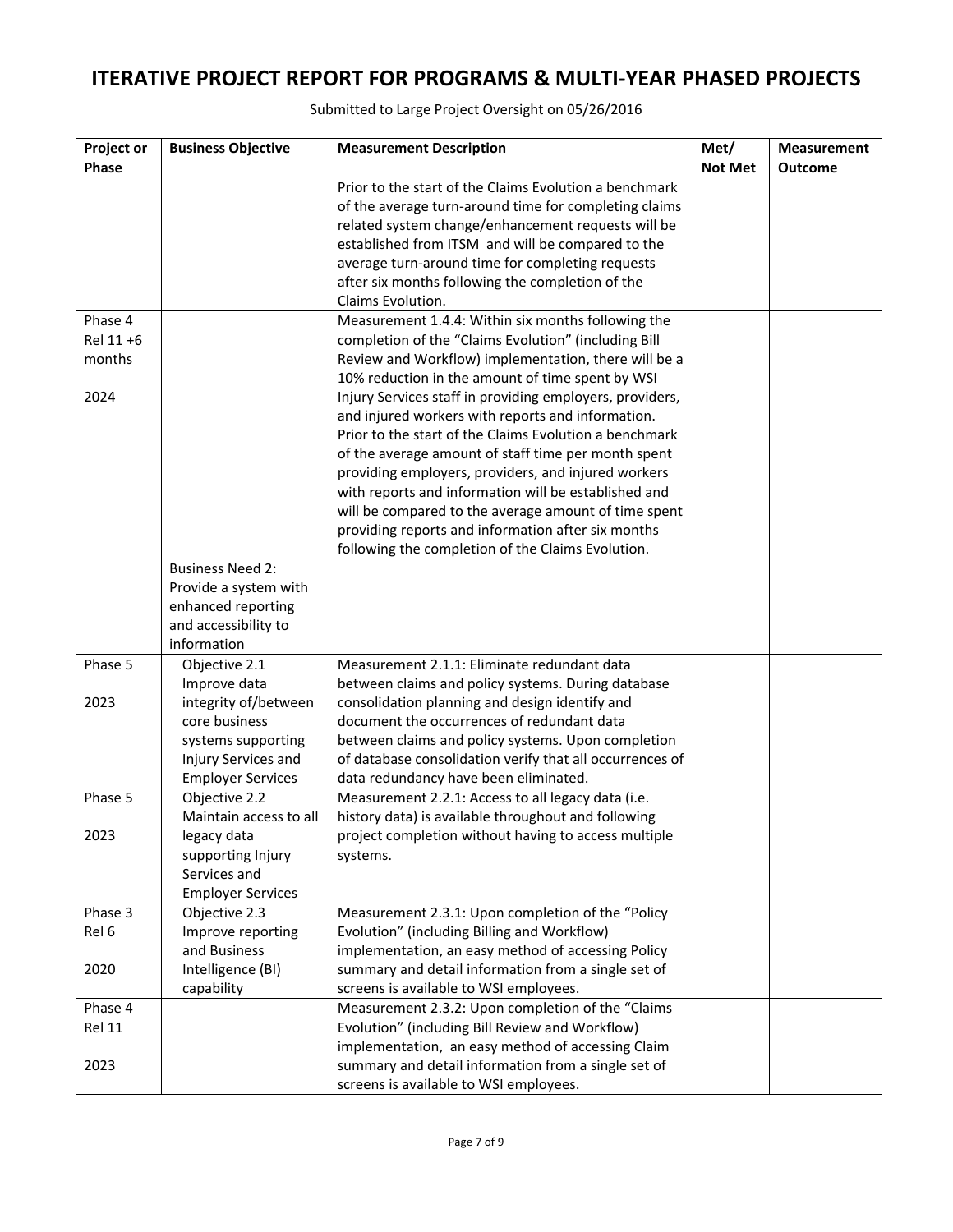Submitted to Large Project Oversight on 05/26/2016

# POST‐IMPLEMENTATION REPORT

Post‐Implementation Reports are to be performed after each project or phase is completed. A "PIR" is a process that utilizes surveys and meetings to determine what happened in the project/phase and identifies actions for improvement going forward. Typical PIR findings include, "What did we do well?" "What did we learn?" "What should we do differently next time?"

| Project   | Lesson learned, success story, idea for next time, etc.                                                                                                                                                                                                                                                                                                                                                                                                                                                                                                       |
|-----------|---------------------------------------------------------------------------------------------------------------------------------------------------------------------------------------------------------------------------------------------------------------------------------------------------------------------------------------------------------------------------------------------------------------------------------------------------------------------------------------------------------------------------------------------------------------|
| Project 1 | The new CAPS forms functionality successfully meets the needs of WSI end users. The survey<br>1.<br>respondents who use the forms functionality rated it Above Adequate or Excellent. A few specific<br>comments include:                                                                                                                                                                                                                                                                                                                                     |
|           | a. "Positive reception of the Forms functionality by the entire agency!! Smooth deployment of the<br>Forms functionality along with the (high) degree of readiness leading up to the deployment"<br>b. "I think this project was an excellent start in laying the foundation for the entire program and<br>future projects to come!!"                                                                                                                                                                                                                         |
|           | The project was completed six weeks ahead of the Baseline Schedule and 20.7% under the Baseline<br>2.<br>Budget. All deliverables were produced on-time and accepted per the agreed-upon Acceptance<br>Criteria.                                                                                                                                                                                                                                                                                                                                              |
|           | The survey results show that Communication Management activities were rated as Excellent. There<br>3.<br>was one outlier of Above Adequate and one of Below Adequate.                                                                                                                                                                                                                                                                                                                                                                                         |
|           | Comments were positive and one highlighted the tremendous success of the Communications Team,<br>4.<br>an internal group to WSI.                                                                                                                                                                                                                                                                                                                                                                                                                              |
|           | Regarding Organizational Change Management, a question in the survey was "how effective were the<br>5.<br>overall executive and senior managers in addressing, leading, and supporting the project in an<br>effective, positive and energizing manner?" The majority of respondents rated it Excellent with one<br>comment as follows: "this project went so smoothly that there weren't any major issues for executive<br>and senior managers to address but their support in providing approvals, in celebrations, and overall<br>presence was invaluable!" |
|           | According to survey results, Issue and Testing Management were effective with the majority of ratings<br>6.<br>Excellent, a couple at Above Adequate, and one at Below Adequate; comments were positive and there<br>was constructive feedback regarding a need for improvement in the testing of day-in-the-life scenarios.                                                                                                                                                                                                                                  |
| Release 2 |                                                                                                                                                                                                                                                                                                                                                                                                                                                                                                                                                               |

## COST BENEFIT ANALYSIS

Anticipated Benefits of Resolving Business Need 1:

- WSI business operations continue at current, and in some cases enhanced, levels of efficiency without adding additional staff; WSI remains current with 3<sup>rd</sup> party products (ex. Fee Schedules) and compliant with ND statute and/or federal requirements.
- Internal WSI staff will have access to core business systems from anywhere there is an internet connection facilitating performing of job responsibilities from outside the standard work environment; external customers will have self-service access to data and information relevant to their account or ID, reducing the amount of time and impact on WSI customer service.
- WSI internal users will have a single user interface for accessing both claims and policy data and functionality where there is common look and feel in navigating the applications; reduced learning curve and training requirements for learning the applications and becoming proficient in using them.